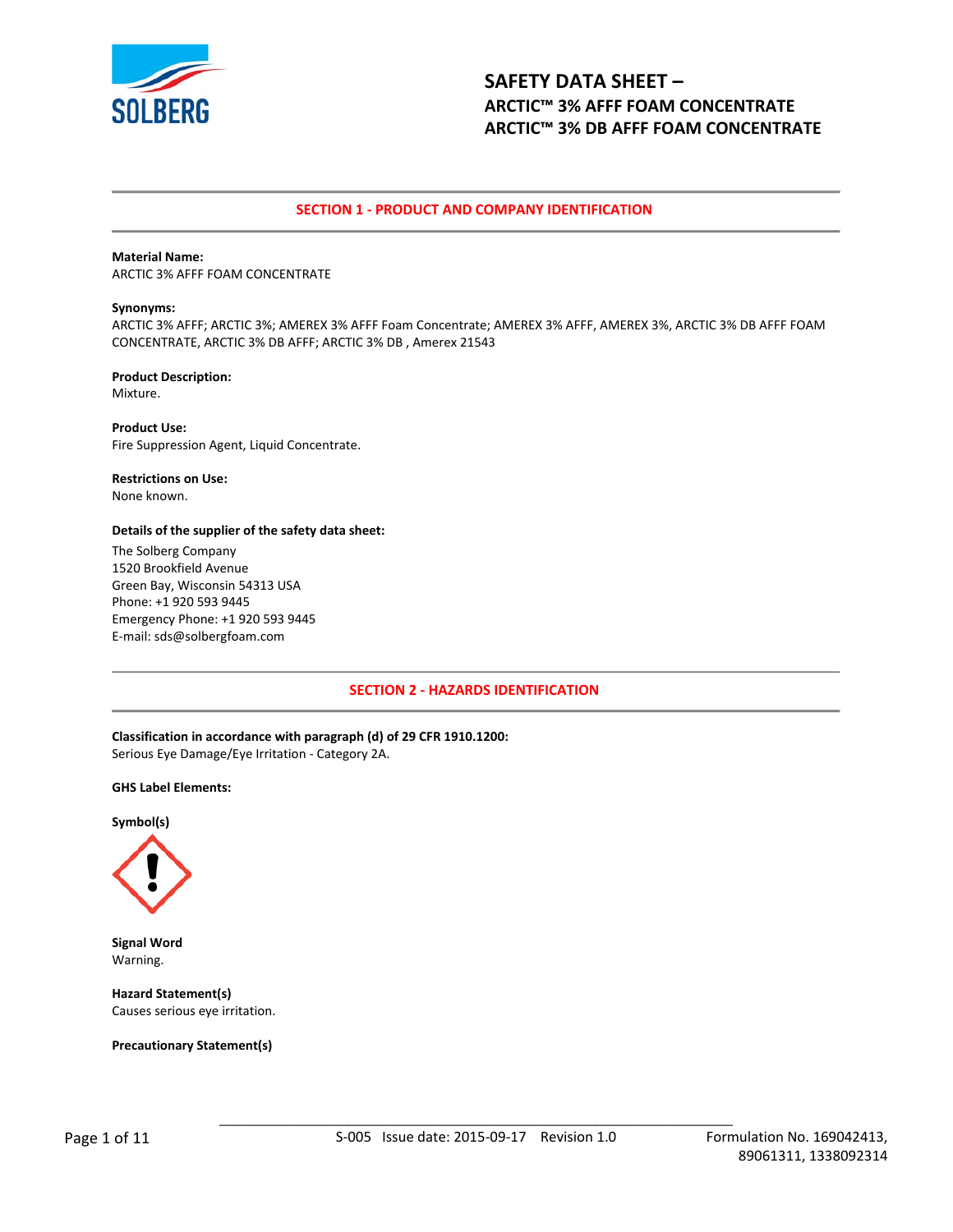

## **Prevention**

Wear eye protection/face protection. Wash thoroughly after handling.

## **Response**

IF IN EYES: Rinse cautiously with water for several minutes. Remove contact lenses, if present and easy to do. Continue rinsing. If eye irritation persists: Get medical advice/attention.

# **Storage**

None needed according to classification criteria.

## **Disposal**

Dispose of contents/container in accordance with local/regional/national/international regulations.

# **SECTION 3 - COMPOSITION / INFORMATION ON INGREDIENTS**

| CAS        | <b>Component Name</b>                                          | Percent  |  |
|------------|----------------------------------------------------------------|----------|--|
| 112-34-5   | Diethylene glycol monobutyl ether                              | $5-10$   |  |
| 61789-40-0 | N-Cocamidopropyl-N,N-dimethylglycine,<br>hydroxide, inner salt | $1 - 10$ |  |

The chemical identity and/or percentage of composition is being withheld as a trade secret.

# **SECTION 4 - FIRST AID MEASURES**

# **Description of Necessary Measures:**

No special measures are necessary.

#### **Inhalation:**

If adverse effects occur, remove to uncontaminated area. Call a POISON CENTER or doctor if you feel unwell.

#### **Skin:**

Wash with plenty of soap and water. If skin irritation occurs: Get medical advice/attention.

# **Eyes:**

Flush eyes with plenty of water for at least 15 minutes. Remove contact lenses, if present and easy to do. If eye irritation persists: Get medical advice/attention.

# **Ingestion:**

If swallowed, get medical attention. Do NOT induce vomiting.

# **Most Important Symptoms/Effects:**

# **Acute**

Causes serious eye irritation.

# **Delayed**

No information on significant adverse effects.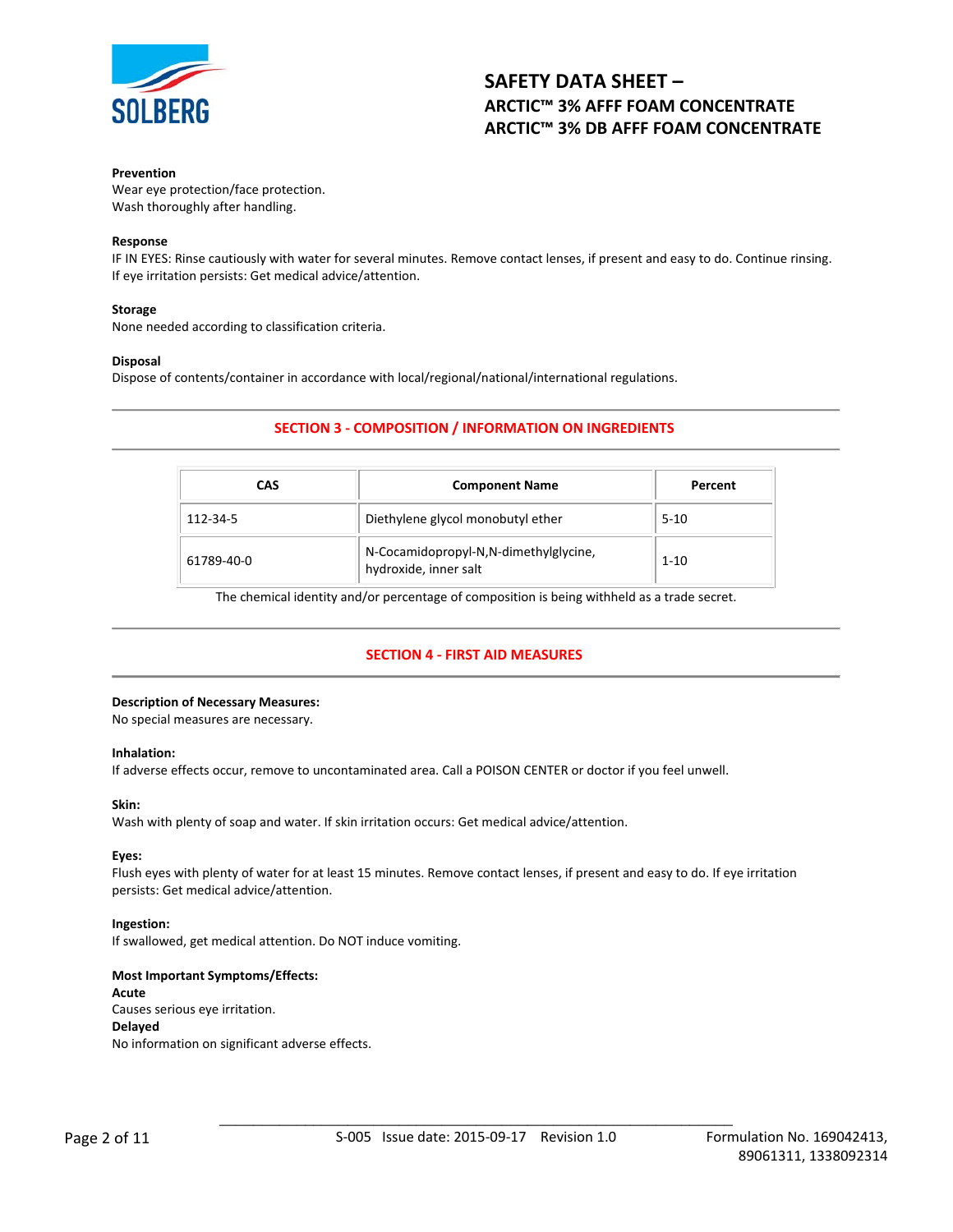

# **SECTION 5 - FIRE FIGHTING MEASURES**

**Extinguishing Media:** 

#### **Suitable Extinguishing Media**

Not applicable as this is a fire suppression agent.

**Unsuitable Extinguishing Media**  None known.

# **Special Hazards Arising from the Chemical**

Negligible fire hazard.

## **Hazardous Combustion Products**

Under certain extreme conditions there may be release of toxic and/or corrosive gases: oxides of carbon, oxides of nitrogen, oxides of sulfur, hydrogen fluoride.

## **Fire Fighting Measures**

Move container from fire area if it can be done without risk. Cool containers with water. Dike for later disposal. Avoid inhalation of material or combustion by-products.

## **Special Protective Equipment and Precautions for Firefighters**

Wear protective clothing and equipment suitable for the surrounding fire.

# **SECTION 6 - ACCIDENTAL RELEASE MEASURES**

#### **Personal Precautions, Protective Equipment and Emergency Procedures:**

Wear personal protective clothing and equipment, see Section 8.

#### **Methods and Materials for Containment and Cleaning Up:**

Do not touch damaged containers or spilled material unless wearing appropriate protective clothing. Stop leak if safe to do so. Collect spilled material in appropriate container for disposal.

#### **Environmental Precautions:**

Prevent entry into waterways, sewers, basements, or confined areas. Dispose of waste in accordance with environmental legislation.

# **SECTION 7 - HANDLING AND STORAGE**

#### **Precautions for Safe Handling:**

Wear protective eye/face protection. Wash thoroughly after handling.

#### **Conditions for Safe Storage, Including any Incompatibilities:**

None needed according to classification criteria.

Keep only in original packaging or containers approved by the manufacturer. Do not mix with other extinguishing agent unless otherwise approved by the manufacturer.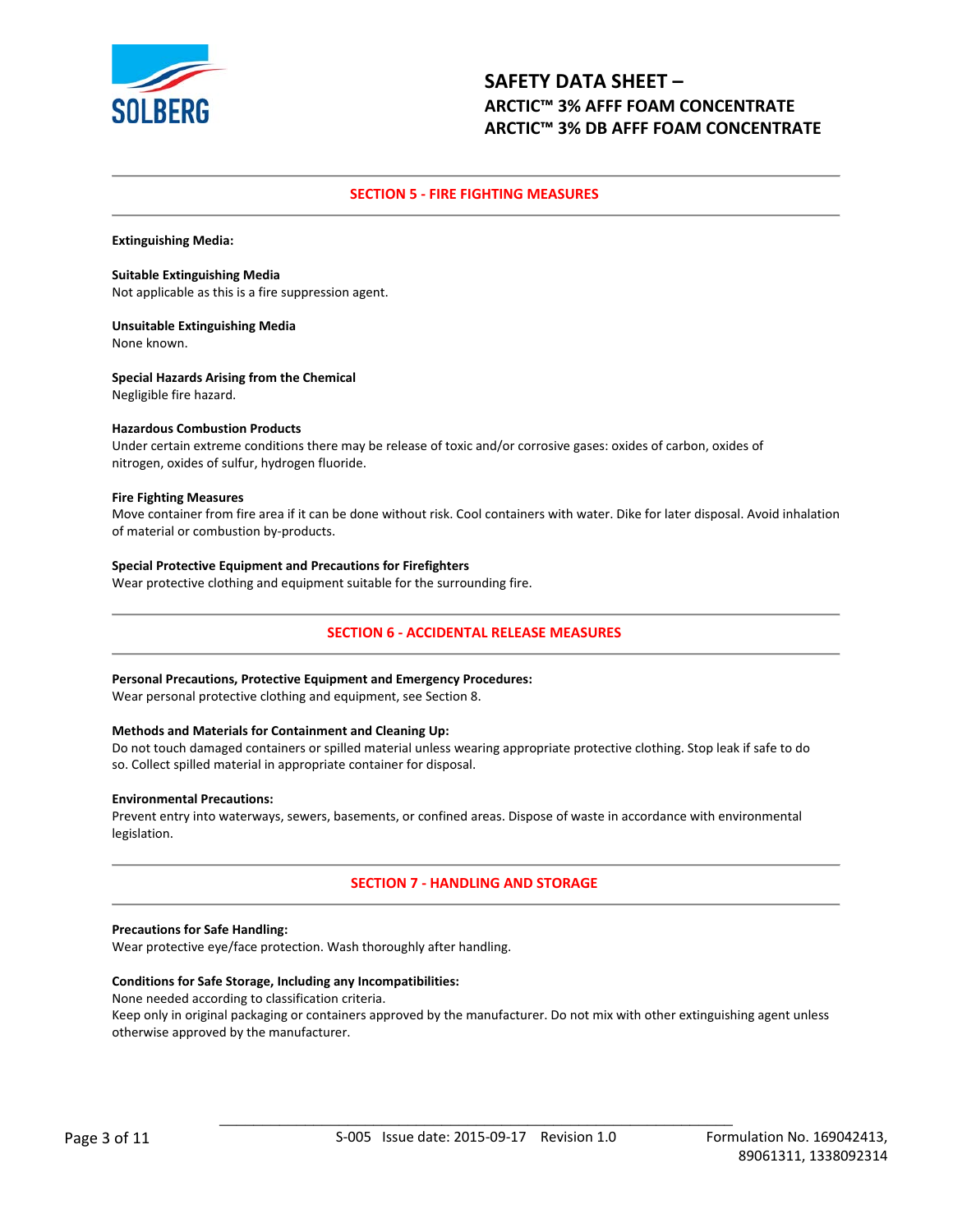

## **Incompatible Materials:**

Electrically energized equipment. strong oxidizing agents, water-reactive materials.

# **SECTION 8 - EXPOSURE CONTROLS / PERSONAL PROTECTION**

#### **Component Exposure Limits:**

| Diethylene glycol monobutyl ether | 112-34-5                                       |
|-----------------------------------|------------------------------------------------|
| ACGIH:                            | 10 ppm TWA inhalable fraction and vapor        |
| Europe:                           | 10 ppm TWA; 67.5 mg/m3 TWA                     |
|                                   | 15 ppm STEL; 101.2 mg/m3 STEL                  |
| Triethanolamine                   | 102-71-6                                       |
| ACGIH:                            | 5 mg/m3 TWA                                    |
| Ethyl alcohol                     | 64-17-5                                        |
| ACGIH:                            | 1000 ppm STEL                                  |
| NIOSH:                            | 1000 ppm TWA; 1900 mg/m3 TWA                   |
|                                   | 3300 ppm IDLH (10% LEL)                        |
| OSHA (US):                        | 1000 ppm TWA; 1900 mg/m3 TWA                   |
| Mexico:                           | 1000 ppm TWA LMPE-PPT; 1900 mg/m3 TWA LMPE-PPT |
|                                   |                                                |

# **EU - Occupational Exposure (98/24/EC) - Binding Biological Limit Values and Health Surveillance Measures**

There are no biological limit values for any of this product's components.

## **ACGIH - Threshold Limit Values - Biological Exposure Indices (BEI)**

There are no biological limit values for any of this product's components.

#### **Engineering Controls**

Ensure compliance with applicable exposure limits. If necessary, use appropriate local exhaust ventilation to keep exposures below the regulated limits.

**Individual Protection Measures, such as Personal Protective Equipment:** 

#### **Eye/face protection**

Wear splash resistant safety goggles.

## **Skin Protection**

Wear suitable protective clothing such as coveralls or long sleeve shirt and pants.

#### **Respiratory Protection**

Respiratory protection is not required under normal conditions of use.

#### **Glove Recommendations**

Wear suitable gloves: nitrile, latex, rubber gloves.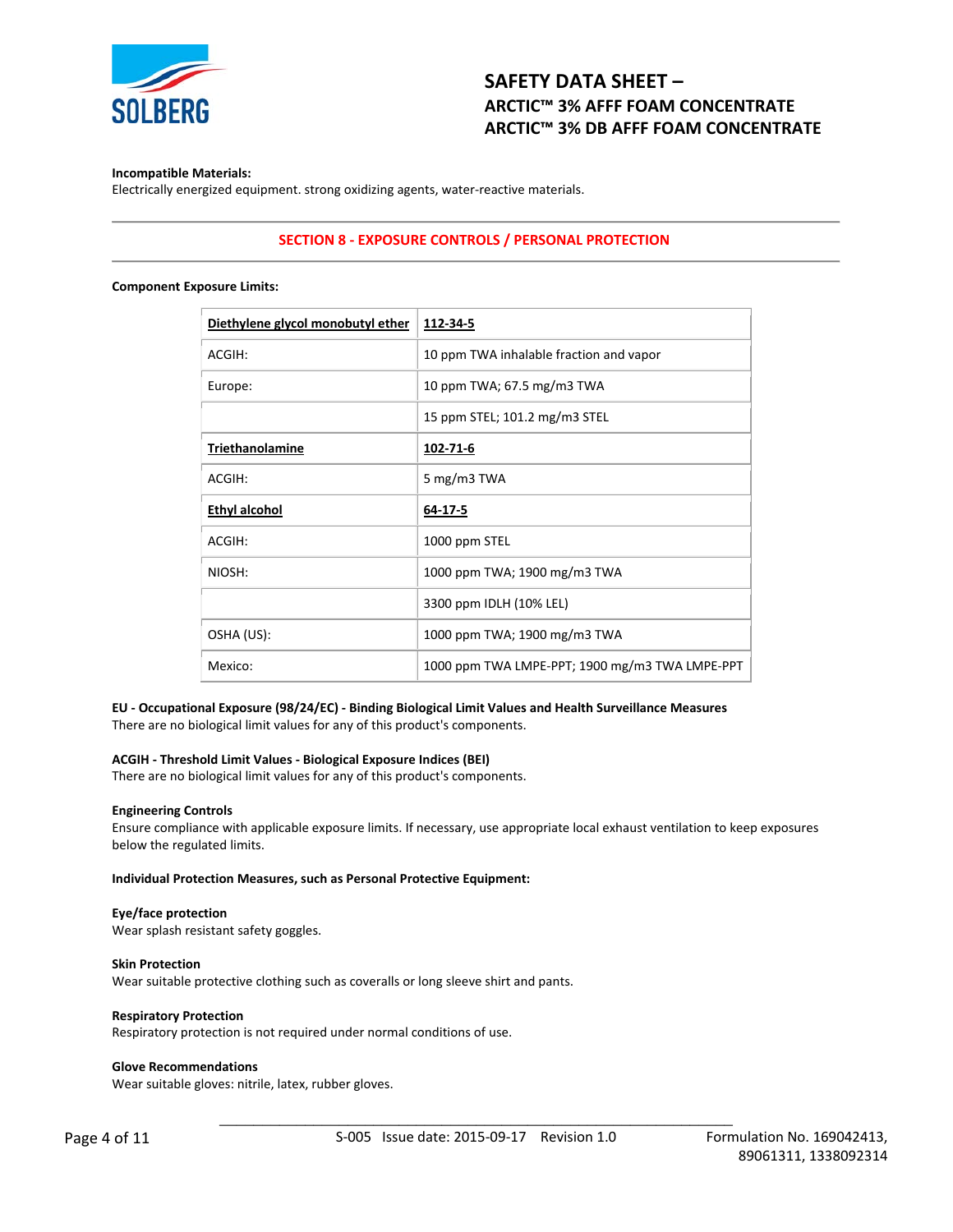

# **SECTION 9 - PHYSICAL AND CHEMICAL PROPERTIES**

| Appearance                   | Clear light yellow liquid | <b>Physical State</b>                  | Liquid                |
|------------------------------|---------------------------|----------------------------------------|-----------------------|
| Odor                         | Mild                      | Color                                  | Clear to light yellow |
| <b>Odor Threshold</b>        | Not available             | рH                                     | $7 - 8.5$             |
| <b>Melting Point</b>         | Not available             | <b>Boiling Point</b>                   | Not available         |
| <b>Freezing point</b>        | $-2 °C$                   | <b>Evaporation Rate</b>                | Not available         |
| <b>Boiling Point Range</b>   | Not available             | Flammability (solid, gas)              | Not available         |
| <b>Autoignition</b>          | Not available             | <b>Flash Point</b>                     | Does not flash        |
| <b>Lower Explosive Limit</b> | Not applicable            | Decomposition                          | Not available         |
| <b>Upper Explosive Limit</b> | Not applicable            | <b>Vapor Pressure</b>                  | 2.4 kPa at 20 °C      |
| Vapor Density (air=1)        | Not available             | <b>Specific Gravity (water=1)</b>      | $1 - 1.02$            |
| <b>Water Solubility</b>      | complete                  | Partition coefficient: n-octanol/water | Not available         |
| <b>Viscosity</b>             | Not available             | Solubility (Other)                     | Not available         |
| <b>Density</b>               | Not available             | <b>Molecular Weight</b>                | Not available         |

#### **Other Information:**

No information is available.

# **SECTION 10 - STABILITY AND REACTIVITY**

#### **Reactivity:**

No hazardous reaction when handled and stored according to provisions.

# **Chemical Stability:**

Stable under normal conditions of use.

# **Conditions to Avoid:**

None known.

#### **Incompatible Materials:**

Electrically energized equipment, strong oxidizing agents, water-reactive materials.

## **Hazardous decomposition products:**

None known.

#### **Thermal decomposition products:**

Under certain extreme conditions there may be release of toxic and/or corrosive gases: oxides of carbon, oxides of sulfur, oxides of nitrogen, hydrogen fluoride.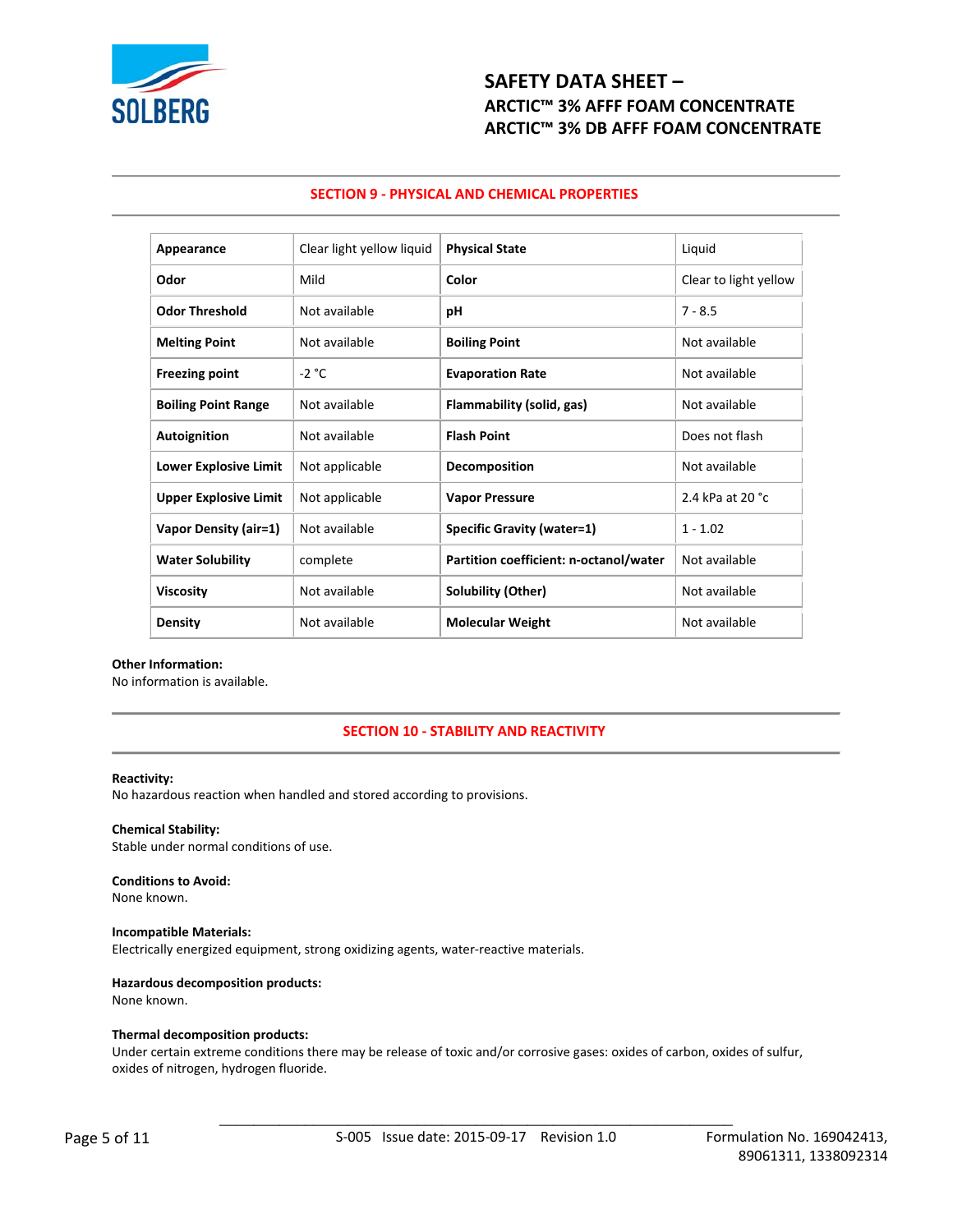

# **SECTION 11 - TOXICOLOGICAL INFORMATION**

#### **Acute and Chronic Toxicity: Component Analysis - LD50/LC50**

The components of this material have been reviewed in various sources and the following selected endpoints are published:

## **Diethylene glycol monobutyl ether (112-34-5)**

Oral LD50 Rat 5660 mg/kg Dermal LD50 Rabbit 2700 mg/kg **Water (7732-18-5)** Oral LD50 Rat >90 mL/kg **Triethanolamine (102-71-6)** Oral LD50 Rat 4190 mg/kg Dermal LD50 Rabbit >20 mL/kg **N-Cocamidopropyl-N,N-dimethylglycine, hydroxide, inner salt (61789-40-0)** Oral LD50 Rat 4900 mg/kg **1,2-Propylene glycol (57-55-6)** Oral LD50 Rat 20 g/kg Dermal LD50 Rabbit 20800 mg/kg **Ethyl alcohol (64-17-5)** Oral LD50 Rat 7060 mg/kg Inhalation LC50 Rat 124.7 mg/L 4 h

#### **Immediate Effects**

May cause eye irritation. Causes mild skin irritation.

#### **Delayed Effects**

No information available for the product.

# **Irritation/Corrosivity Data**

Causes serious eye irritation.

#### **Respiratory Sensitization**

No information available for the product.

#### **Dermal Sensitization**

No information available for the product.

#### **Component Carcinogenicity**

| <b>Triethanolamine</b> | 102-71-6                                                          |
|------------------------|-------------------------------------------------------------------|
| IARC:                  | Monograph 77 [2000] (Group 3 (not classifiable))                  |
| <b>Ethyl alcohol</b>   | 64-17-5                                                           |
| ACGIH:                 | A3 - Confirmed Animal Carcinogen with Unknown Relevance to Humans |
| NTP:                   | Known Human Carcinogen (related to Alcoholic beverages)           |
| DFG:                   | Category 5 (low carcinogenic potency)                             |
| OSHA:                  | Present                                                           |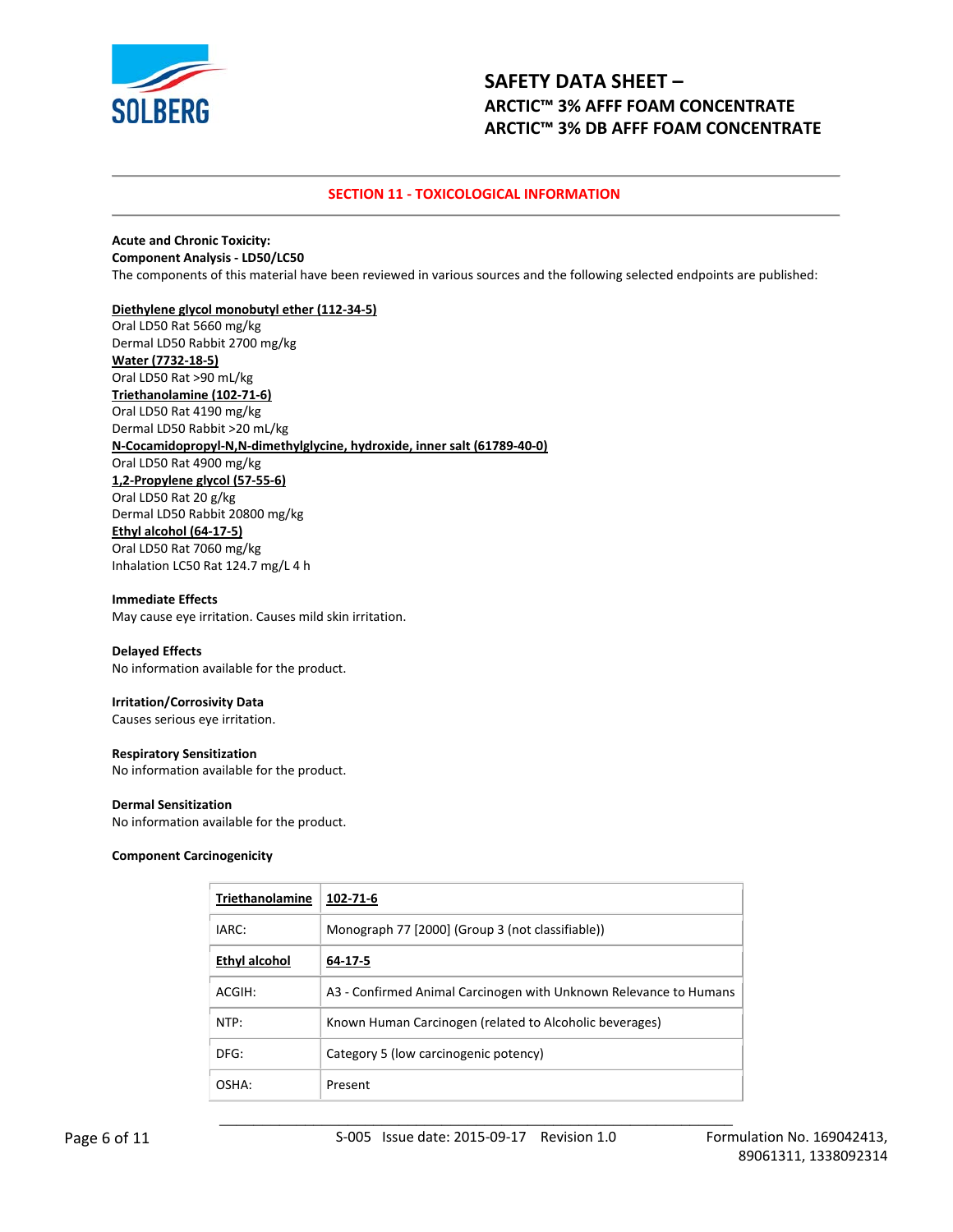

**Germ Cell Mutagenicity**  No information available for the product.

**Tumorigenic Data**  No information available for the product.

**Reproductive Toxicity**  No information available for the product.

**Specific Target Organ Toxicity - Single Exposure**  No information available for the product.

**Specific Target Organ Toxicity - Repeated Exposure**  No information available for the product.

## **Aspiration hazard**

No information available for the product.

## **Medical Conditions Aggravated by Exposure**

No information available for the product.

# **SECTION 12 - ECOLOGICAL INFORMATION**

#### **Component Analysis - Aquatic Toxicity**

| Diethylene glycol monobutyl<br>ether                               | 112-34-5                                                                                                                                                                         |
|--------------------------------------------------------------------|----------------------------------------------------------------------------------------------------------------------------------------------------------------------------------|
| Fish:                                                              | LC50 96 h Lepomis macrochirus 1300 mg/L [static]                                                                                                                                 |
| Algae:                                                             | EC50 96 h Desmodesmus subspicatus >100 mg/L IUCLID                                                                                                                               |
| Invertebrate:                                                      | EC50 48 h Daphnia magna >100 mg/L IUCLID                                                                                                                                         |
| <b>Triethanolamine</b>                                             | 102-71-6                                                                                                                                                                         |
| Fish:                                                              | LC50 96 h Pimephales promelas 10600 - 13000 mg/L [flow-through]; LC50 96 h<br>Pimephales promelas >1000 mg/L [static]; LC50 96 h Lepomis macrochirus 450 - 1000<br>mg/L [static] |
| Algae:                                                             | EC50 72 h Desmodesmus subspicatus 216 mg/L IUCLID; EC50 96 h Desmodesmus<br>subspicatus 169 mg/L IUCLID                                                                          |
| N-Cocamidopropyl-N,N-<br>dimethylglycine, hydroxide, inner<br>salt | 61789-40-0                                                                                                                                                                       |
| Fish:                                                              | LC50 96 h Brachydanio rerio 2 mg/L [semi-static]                                                                                                                                 |
| Invertebrate:                                                      | EC50 48 h Daphnia magna 6.5 mg/L IUCLID                                                                                                                                          |
| 1,2-Propylene glycol                                               | 57-55-6                                                                                                                                                                          |
| Fish:                                                              | LC50 96 h Oncorhynchus mykiss 51600 mg/L [static]; LC50 96 h Oncorhynchus mykiss 41 -                                                                                            |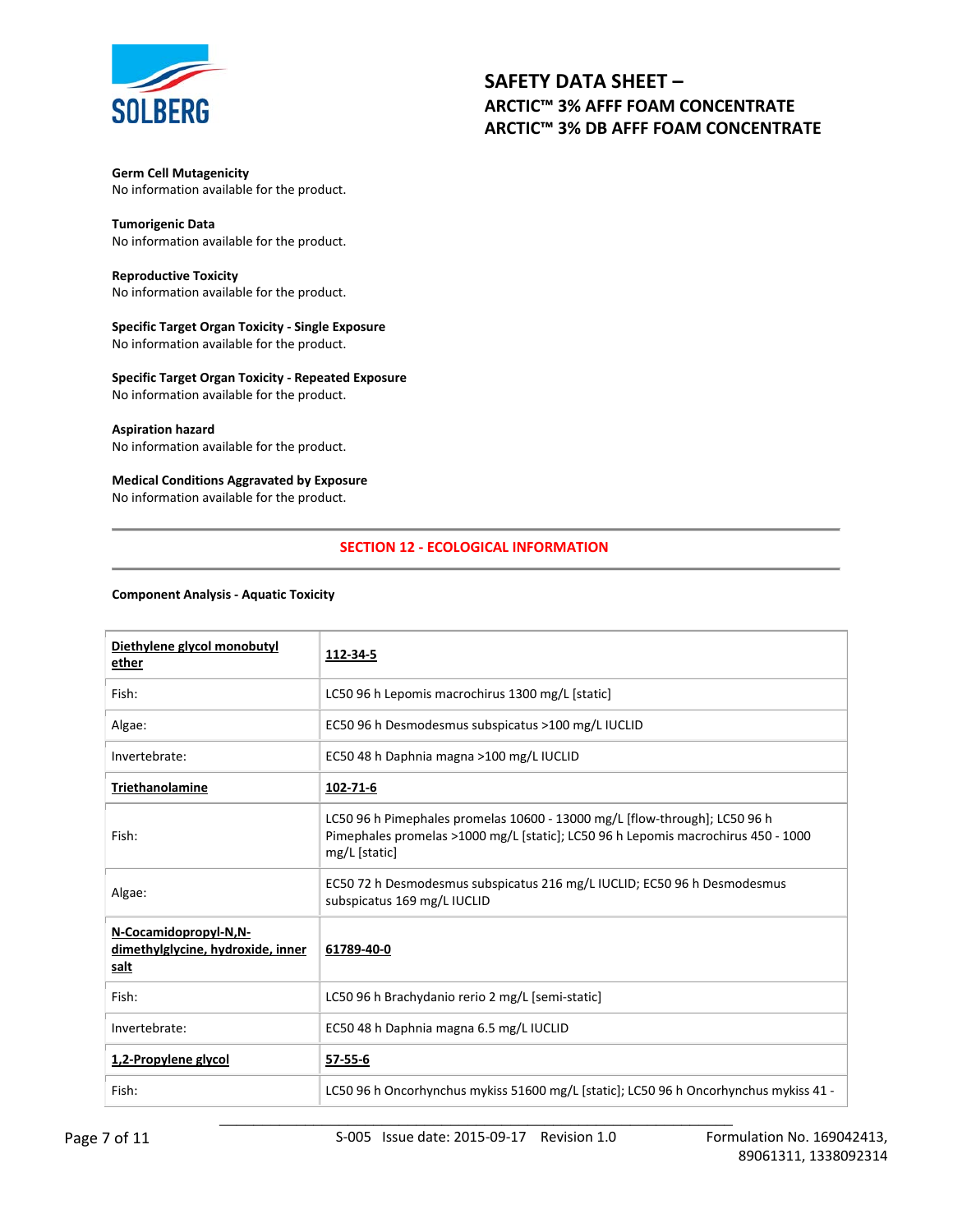

|               | 47 mL/L [static]; LC50 96 h Pimephales promelas 51400 mg/L [static]; LC50 96 h<br>Pimephales promelas 710 mg/L                                                            |
|---------------|---------------------------------------------------------------------------------------------------------------------------------------------------------------------------|
| Algae:        | EC50 96 h Pseudokirchneriella subcapitata 19000 mg/L IUCLID                                                                                                               |
| Invertebrate: | EC50 48 h Daphnia magna >1000 mg/L [static] EPA                                                                                                                           |
| Ethyl alcohol | 64-17-5                                                                                                                                                                   |
| Fish:         | LC50 96 h Oncorhynchus mykiss 12 - 16 mL/L [static]; LC50 96 h Pimephales promelas<br>>100 mg/L [static]; LC50 96 h Pimephales promelas 13400 - 15100 mg/L [flow-through] |
| Invertebrate: | LC50 48 h Daphnia magna 9268 - 14221 mg/L IUCLID; EC50 48 h Daphnia magna 2 mg/L                                                                                          |

#### **Persistence and Degradability**

No information available for the product.

#### **Bioaccumulative Potential**

No information available for the product.

#### **Mobility**

No information available for the product.

#### **Other Toxicity**

No additional information is available.

# **SECTION 13 - DISPOSAL CONSIDERATIONS**

#### **Disposal Methods:**

Dispose of contents/container in accordance with local/regional/national/international regulations.

# **SECTION 14 - TRANSPORT INFORMATION**

# **US DOT Information:**

**UN/NA #:** Not regulated as dangerous goods.

**IATA Information: UN#:** Not regulated as dangerous goods.

**IMDG Information: UN#:** Not regulated as dangerous goods.

**TDG Information: UN#:** Not regulated as dangerous goods.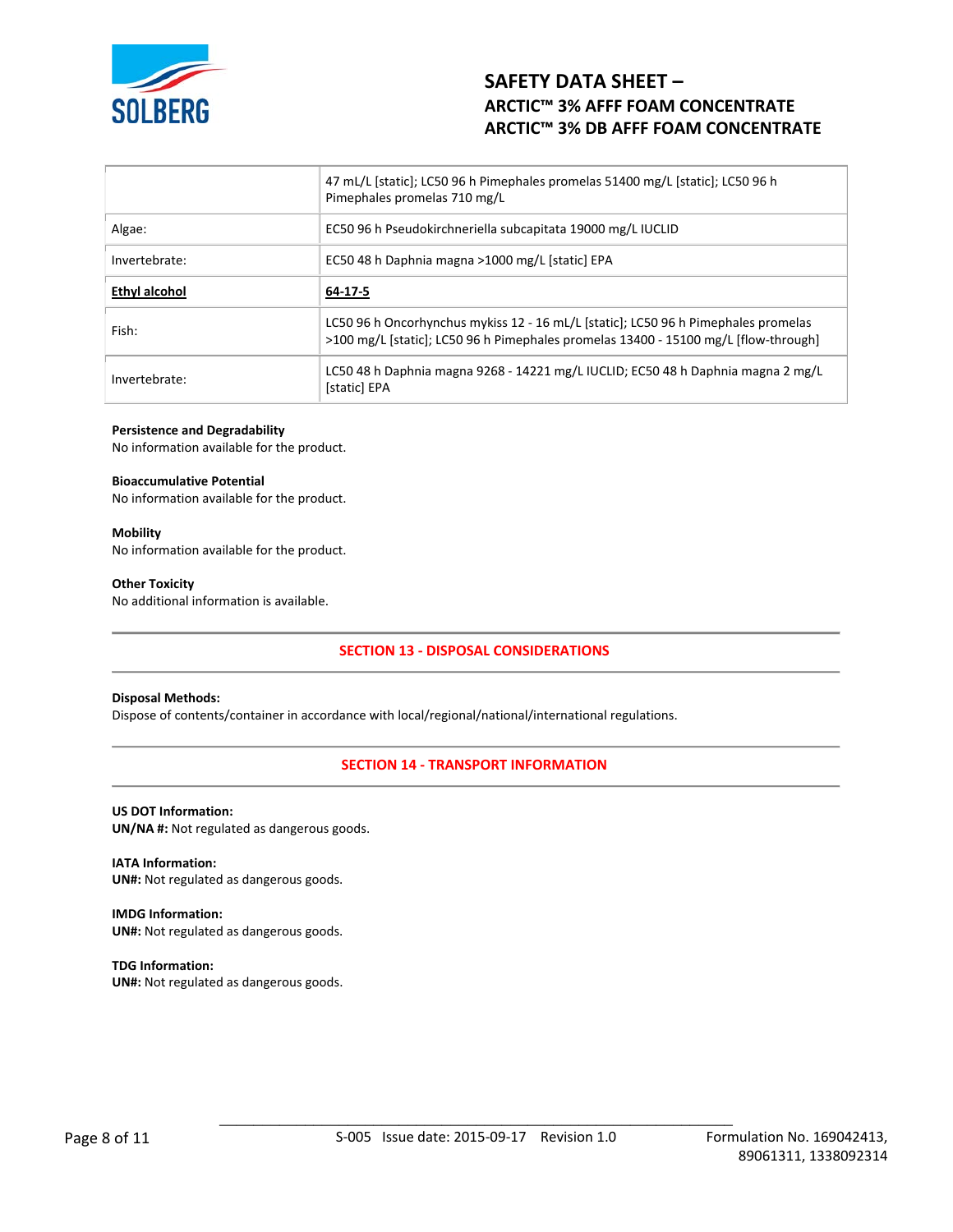

# **SECTION 15 - REGULATORY INFORMATION**

# **U.S. Federal Regulations:**

| Diethylene glycol<br>monobutyl ether | 112-34-5                                                                                                                                                                                                                                                                                                                    |
|--------------------------------------|-----------------------------------------------------------------------------------------------------------------------------------------------------------------------------------------------------------------------------------------------------------------------------------------------------------------------------|
| SARA 313:                            | 1 % de minimis concentration (applies to R-(OCH2CH2)n-OR', where n = 1, 2, or 3, R=Alkyl C7 or less, or R =<br>Phenyl or Alkyl substituted phenyl, R' = H or Alkyl C7 or less, or OR' consisting of Carboxylic acid ester,<br>Sulfate, Phosphate, Nitrate, or Sulfonate, Chemical Category N230) (related to Glycol ethers) |

## **U.S. State Regulations:**

The following components appear on one or more of the following state hazardous substances lists:

| Component                         | <b>CAS</b>     | <b>CA</b> | MA  | <b>MN</b> | <b>NJ</b> | PA  |
|-----------------------------------|----------------|-----------|-----|-----------|-----------|-----|
| Diethylene glycol monobutyl ether | 112-34-5       | No        | No  | No        | Yes       | Yes |
| Water                             | 7732-18-5      | No        | No  | No        | No        | Yes |
| Triethanolamine                   | $102 - 71 - 6$ | No        | Yes | Yes       | Yes       | Yes |
| 1,2-Propylene glycol              | 57-55-6        | No        | No  | Yes       | Yes       | Yes |
| Ethyl alcohol                     | 64-17-5        | Yes       | Yes | Yes       | Yes       | Yes |

**The following statement(s) are provided under the California Safe Drinking Water and Toxic Enforcement Act of 1986 (Proposition 65):** This product contains a chemical known to the state of California to cause cancer and/or reproductive/developmental effects.

| Ethyl alcohol<br>64-17-5 |                                                            |  |  |  |
|--------------------------|------------------------------------------------------------|--|--|--|
| Carc:                    | carcinogen, 4/29/2011 (in alcoholic beverages)             |  |  |  |
| Repro/Dev. Tox           | developmental toxicity, 10/1/1987 (in alcoholic beverages) |  |  |  |

#### **Canadian WHMIS Ingredient Disclosure List (IDL):**

Components of this material have been checked against the Canadian WHMIS Ingredients Disclosure List. The List is composed of chemicals which must be identified on MSDSs if they are included in products which meet WHMIS criteria specified in the Controlled Products Regulations and are present above the threshold limits listed on the IDL.

| Diethylene glycol monobutyl ether | 112-34-5 |
|-----------------------------------|----------|
|                                   | 1%       |
| <b>Triethanolamine</b>            | 102-71-6 |
|                                   | 1%       |
| 1,2-Propylene glycol              | 57-55-6  |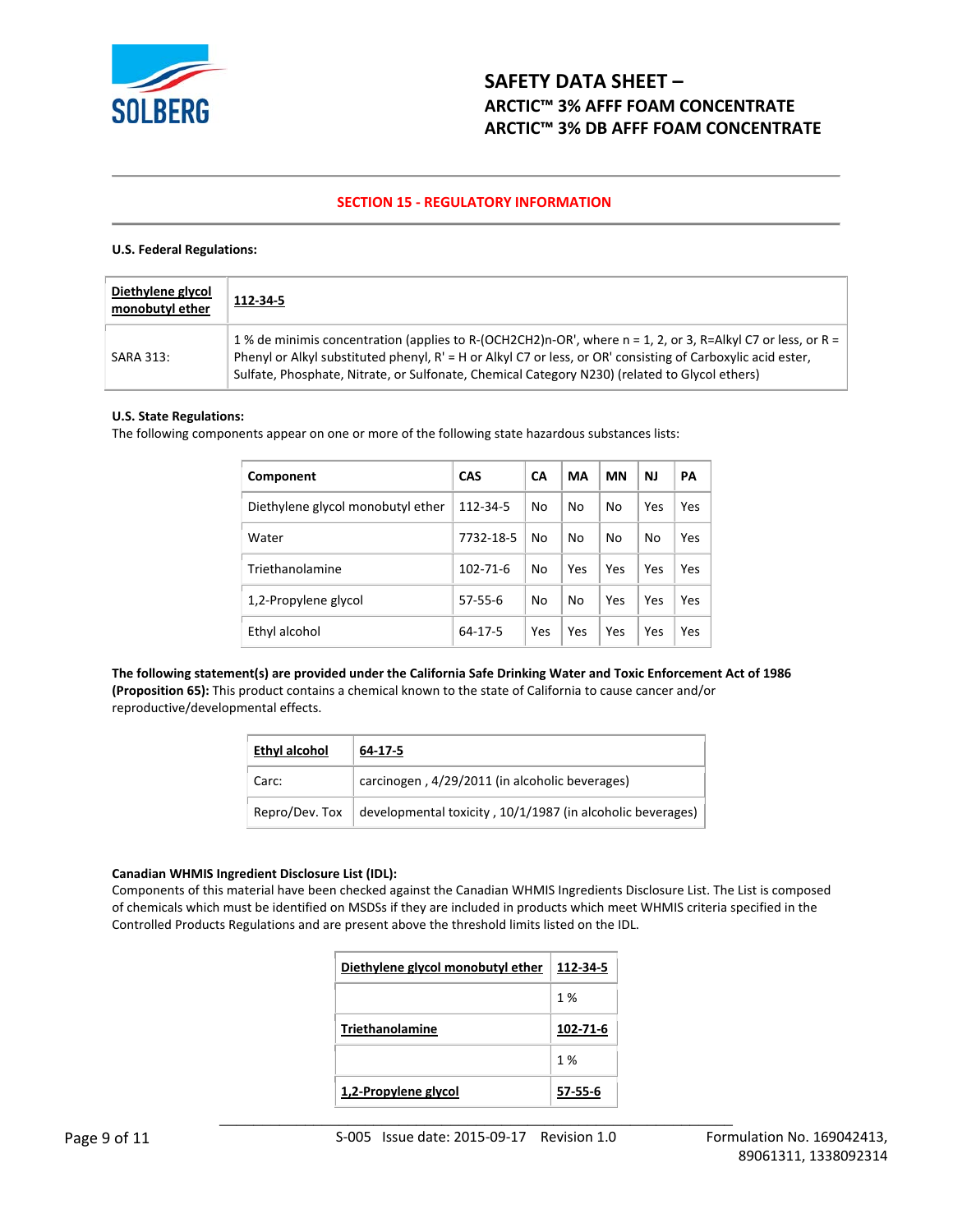

|                      | 1 %     |
|----------------------|---------|
| <b>Ethyl alcohol</b> | 64-17-5 |
|                      | 0.1%    |

#### **Component Analysis – Inventory:**

Diethylene glycol monobutyl ether (112-34-5)

|     |                     | ιEU. | AU |  |     | PH   JP - ENCS   JP - ISHL   KR - KECI/KECL   KR - TCCA   CN |    | $\overline{\phantom{a}}$ NZ | <b>MX</b>       | TW  |
|-----|---------------------|------|----|--|-----|--------------------------------------------------------------|----|-----------------------------|-----------------|-----|
| Yes | DSL EIN Yes Yes Yes |      |    |  | Yes | Yes                                                          | No |                             | Yes   Yes   Yes | Yes |

Water (7732-18-5)

|     |                    | EU. |  |    | AU   PH   JP - ENCS   JP - ISHL   KR - KECI/KECL   KR - TCCA   CN |    |     | $\overline{\phantom{a}}$ NZ | MX TW |     |
|-----|--------------------|-----|--|----|-------------------------------------------------------------------|----|-----|-----------------------------|-------|-----|
| Yes | DSL EIN Yes Yes No |     |  | No | Yes                                                               | No | Yes | Yes   Yes                   |       | Yes |

Triethanolamine (102-71-6)

| US. |                         |  |  |    | CA    EU    AU    PH    JP - ENCS    JP - ISHL    KR - KECI/KECL    KR - TCCA    CN    NZ    MX    TW |    |  |                       |  |
|-----|-------------------------|--|--|----|-------------------------------------------------------------------------------------------------------|----|--|-----------------------|--|
|     | Yes DSL EIN Yes Yes Yes |  |  | No | Yes                                                                                                   | No |  | Yes   Yes   Yes   Yes |  |

N-Cocamidopropyl-N,N-dimethylglycine, hydroxide, inner salt (61789-40-0)

|     |                    |  |  |    | EU   AU   PH   JP - ENCS   JP - ISHL   KR - KECI/KECL   KR - TCCA   CN   NZ   MX   TW |    |  |                      |
|-----|--------------------|--|--|----|---------------------------------------------------------------------------------------|----|--|----------------------|
| Yes | DSL EIN Yes Yes No |  |  | No | Yes                                                                                   | No |  | Yes   Yes   No   Yes |

1,2-Propylene glycol (57-55-6)

|            |                             | EU |  |            | AU   PH   JP - ENCS   JP - ISHL   KR - KECI/KECL   KR - TCCA   CN |    | $\overline{\phantom{a}}$ NZ | ⊢MX   TW              |  |
|------------|-----------------------------|----|--|------------|-------------------------------------------------------------------|----|-----------------------------|-----------------------|--|
| <b>Yes</b> | DSL   EIN   Yes   Yes   Yes |    |  | <b>Yes</b> | Yes                                                               | No |                             | Yes   Yes   Yes   Yes |  |

Ethyl alcohol (64-17-5)

| US  |     | EU  | AU  |      |     |    | PH JP - ENCS JP - ISHL   KR - KECI/KECL   KR - TCCA   CN |    |     | NZ  | <b>MX</b> | TW  |
|-----|-----|-----|-----|------|-----|----|----------------------------------------------------------|----|-----|-----|-----------|-----|
| Yes | DSL | EIN | Yes | Yes. | Yes | No | Yes                                                      | No | Yes | Yes | Yes       | Yes |

# **SECTION 16 - OTHER INFORMATION**

# **Key / Legend:**

ACGIH - American Conference of Governmental Industrial Hygienists; ADR - European Road Transport; AU - Australia; BOD - Biochemical Oxygen Demand; C - Celsius; CA - Canada; CAS - Chemical Abstracts Service; CERCLA - Comprehensive Environmental Response, Compensation, and Liability Act; CLP - Classification, Labelling, and Packaging; CN - China; CPR - Controlled Products Regulations; DFG - Deutsche Forschungsgemeinschaft; DOT - Department of Transportation; DSD - Dangerous Substance Directive; DSL - Domestic Substances List; EEC - European Economic Community; EINECS - European Inventory of Existing Commercial Chemical Substances; EPA - Environmental Protection Agency; EU - European Union; F - Fahrenheit; IARC - International Agency for Research on Cancer; IATA - International Air Transport Association; ICAO -